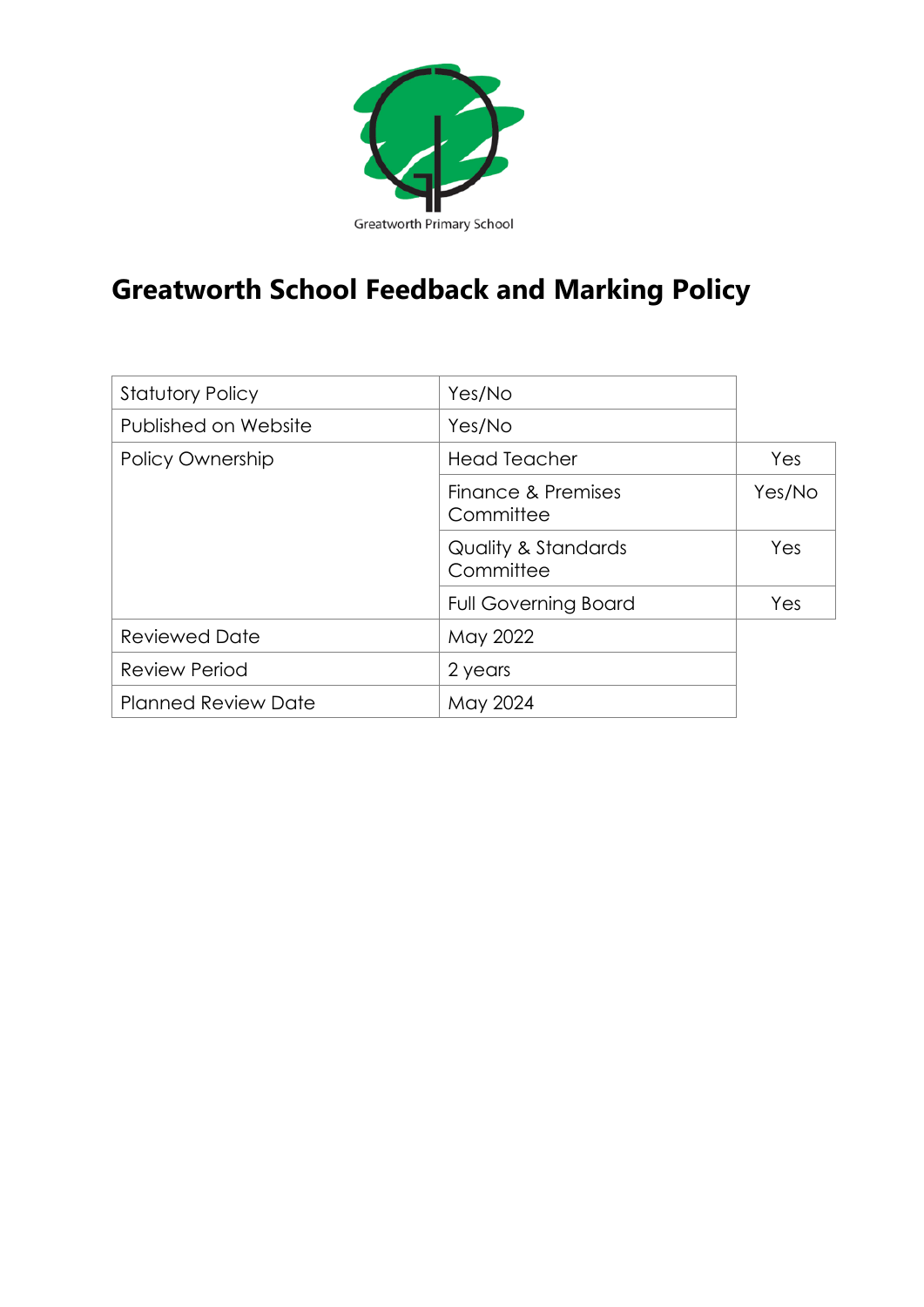# **1. Teacher feedback and marking**

# **Verbal feedback in lessons**

Teachers provide verbal feedback to individuals, groups or the whole class during lessons through direct questioning, modelling and demonstration, or by asking higher order questions which require pupils to justify their responses. This should be done as soon as possible to the point of learning.

#### **Live Marking**

Teachers make use of class time to assess pupils' immediate learning. This can be done by 'live' or 'over-the-shoulder' marking during lessons. Feedback may be verbal or may include tick marking, use of editing codes and mini-plenaries.

#### **Work in books**

Work does not need to be recorded in books daily. Instead, the following can be planned:

- whiteboard work
- group and sorting activities strategies from the AFL Toolkit
- record assessment information on marking crib sheet, rubrics and SC checklist

#### **Our approach to assessment for learning is FERME!**

| <b>FERME</b>  | What it is                             | Why it matters for every learner             |
|---------------|----------------------------------------|----------------------------------------------|
| Feedback      | Provide objective, descriptive         | 'Wise feedback' combines honest, direct      |
|               | information about children's           | feedback linked to standards alongside       |
|               | performance related to the learning    | assurances that the student is capable       |
|               | objective and success criteria.        | and can improve performance.                 |
| Investigation | Examine children's thinking in daily   | A range of AfL strategies and ask children   |
|               | diagnostic questions and discussions.  | to explain their thinking so that teachers   |
|               |                                        | understand children's thought processes.     |
|               |                                        | Once we understand, we can help them         |
|               |                                        | to correct their errors.                     |
| Re-teach,     | Use a different strategy to help       | Children learn at different pace and in      |
| Re-group,     | children who need another              | different ways. Teacher use a wide           |
| Re-engage     | opportunity to master a learning       | repertoire of strategies to make the best    |
|               | objective.                             | match for individual students.               |
| Move-on       | A legitimate step after the previous   | All children have access to a rigorous       |
|               | step when most, even if not all,       | curriculum so the curriculum does not        |
|               | children have achieved proficiency.    | grind to a halt for one or two learners.     |
|               |                                        | However, if some learners have not           |
|               |                                        | mastered a concept or skill, it is important |
|               |                                        | to have a plan for how they will do so.      |
| Extension     | Provide additional or alternative      | Extension ensures that all children are      |
|               | challenges to students who master      | continually learning and stretching.         |
|               | learning objectives before the others. |                                              |

#### **Expectations**

It is expected that in Reading, Maths and English, work is recorded at least 3 times per week and 'quick-check' marking and feedback strategies are utilised. More in-depth teacher feedback should be provided twice per half-term in every subject.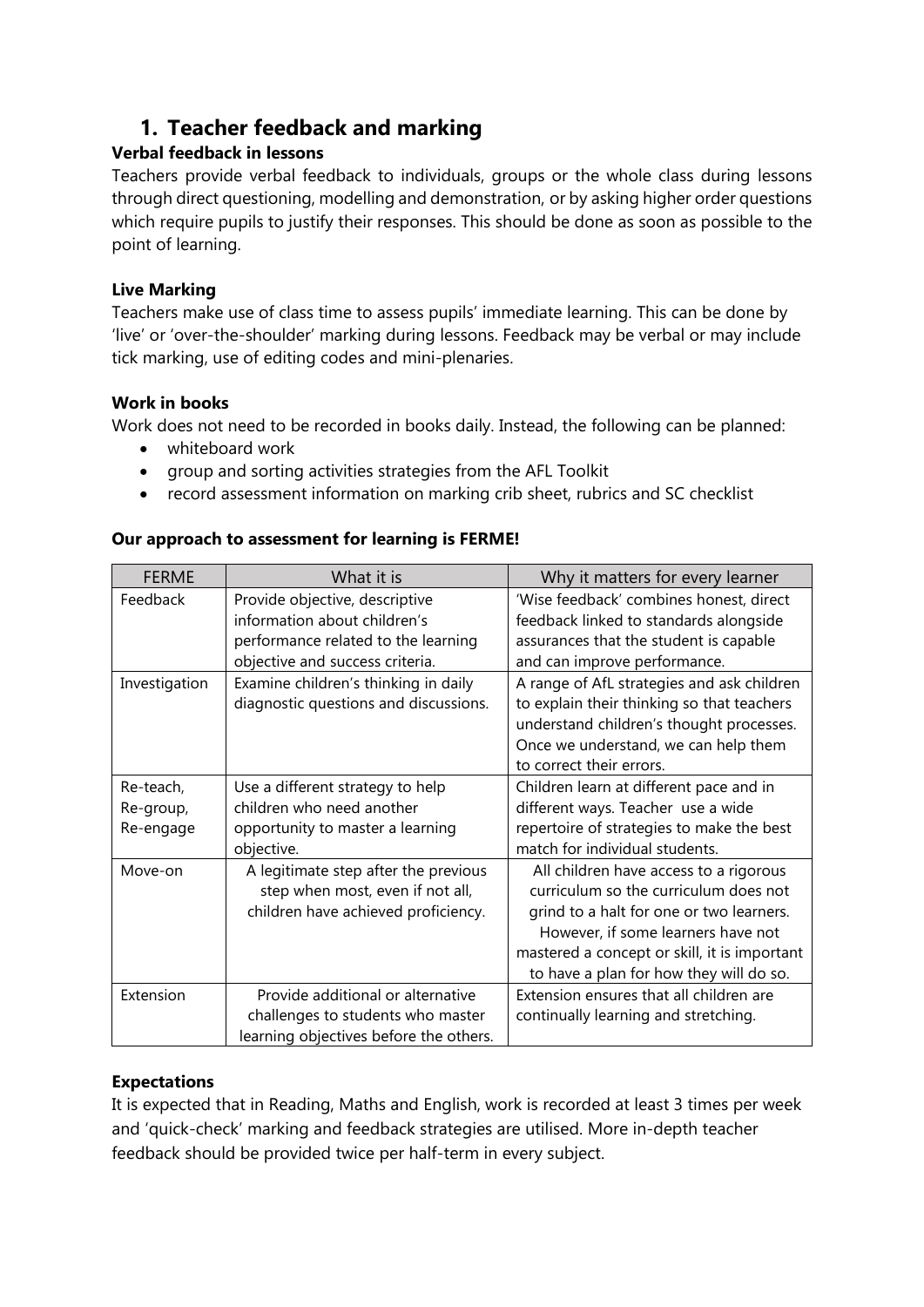#### **Written Marking requiring learner's self-reflection and response**

Children should have a regular opportunity (once per week in Writing and Maths/ minimum of twice per half-term for other subjects) to deepen their learning by reflecting and responding to adults' written feedback. Teachers should identify an appropriate opportunity where written feedback would accelerate a pupil's progress, either through scaffolding or questioning and prompting. In-depth written feedback marking should always be followed by planned time to respond (TTR). This provides children with the opportunity to summarise feedback in their own words; verbalising learning secures it.

#### **Teacher 'quick-check' Written Marking**

Teacher written marking should regularly take the form of a 'quick analysis'. This might mean a quick look after the lesson and creating 'piles of books'; 'dot' marking; E1, E2, E3 marking codes or using the Writing Rainbow icons in the form of a checklist or rubrics. A 'quick check' may lead to face-to-face verbal feedback informally or in the form of a '3 minute conference'.

#### **Dot Marking**

Teachers 'dot' children's work (eg 1,2,3 dots) which relates to a response to marking task set out by the teacher usually at the start of a lesson.

#### **Whole Class Mark Sheet**

Teachers may use a whole class mark sheet to record feedback to individuals, groups and the whole class in the next lesson. This might include: unfinished work, regular spelling mistakes and misconceptions.

#### **Green box**

Teachers 'green box' areas that identify misconceptions and require correction, redrafting or elicit self-reflection to deepen learning. This can be used during 'live marking' or after the lesson.

#### **Show me**

Teachers design 'hinge questions' to investigate how well the class are learning a concept. They may appear at any point in a lesson and can be 'answered' using the body, whiteboards or fingers. This provides teachers with immediate feedback on who has understood and needs to move on and those who may need additional practice.

#### **Other 'hinge' strategies to diagnose children's misconceptions include:**

- quick-quizzes, exit tickets and exit tasks
- 3 minute conference (ie. Self-assessment, 3 minute face-to-face conference with a teacher followed by the learner summarising the next-step outcomes)
- Self-reflection sentence stems
- Interviews with individuals or groups to find out confidence, which skills need to be consolidated
- Observations of children working- this will provide information to identify children's barriers, approaches and methods.

#### **Presentation**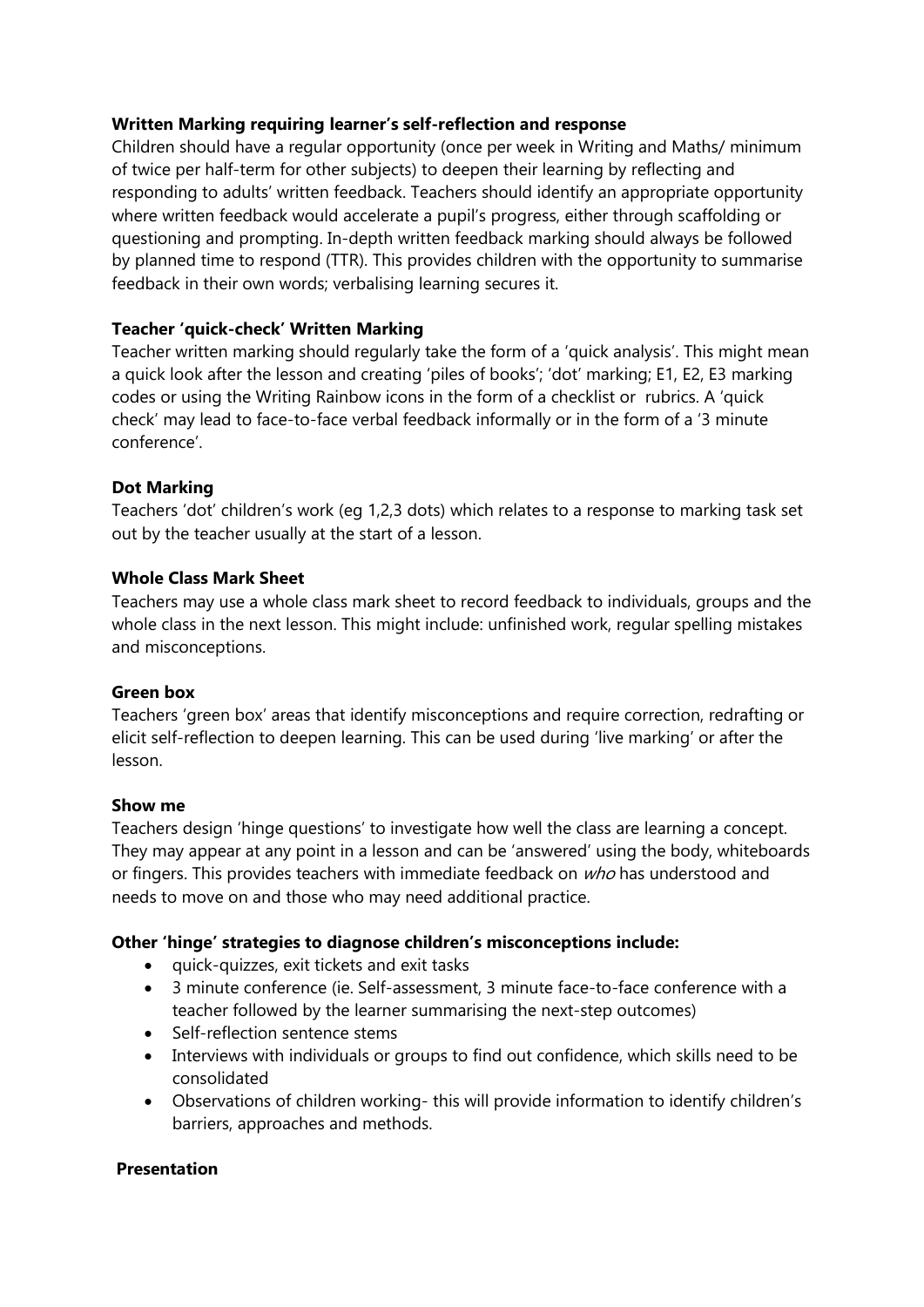To embed the focus on Kinetic Letters in school, teacher mark handwriting and presentation within their written work. Comment marking may mention handwriting and re-doing poorly presented work, however the primary focus of marking should remain the learning objective.

### **Spelling**

Following the marking of spellings in a piece of writing, children copy each spelling 3 times. If the writing is leading into a presentation piece, more spelling mistakes may be highlighted for checking.

# **2. Self Assessment**

By teaching children how to be reflective in their self and peer-assessment, children will become more independent learners with a strong growth mind-set. Teachers do this by modelling and spending time teaching children how to create high-quality responses. Teachers should provide pupils with weekly opportunities to assess their own learning against the success criteria. This should give children the opportunity to evaluate and reflect on how they have applied a skill successfully, targeted their audience or improved their learning.

Teachers can provide rubrics, checklists, green boxes, models and exemplar for children to assess their learning achievements against. The Success Criteria may be given for a lesson or across several lessons. There will be times when it is appropriate for some or all of the children to create their own success criteria for a lesson or piece of work.

#### **Time to Respond and Time to Reflect**

Teachers regularly plan lesson time to allow children to respond to marking. For deeper marking, more time is planned and teachers model how to respond. In writing, children are given the time (TTR) and encouraged to reflect on the reasons for their choices, why they are proud of their work and even reflect on the impact they had on their audience. At the time of writing, children are taught to reflect on their choice of vocabulary and the impact they intend (negative or positive) to have on their reader. They may reflect on to the extent they have achieved the purpose of their writing (in every subject) and what they intend to change further to have even more of an impact on their reader.

In maths, this might be creating the procedural success criteria for their methods or reflecting on what part of the problem they made errors.

#### **Honesty Sheet**

Pupils should have the opportunity to independently check their fluency and identify their own misconceptions and explain their errors. This could be an answer sheet, calculator, or a word list. In writing, teachers should alert children of possible errors in spelling or punctuation by using E1.

#### **How well have I achieved the objective?**

Children 'triangle' their progress either using their fingers or next to their objectives. Teachers should triangle alongside.

#### **Confidence level**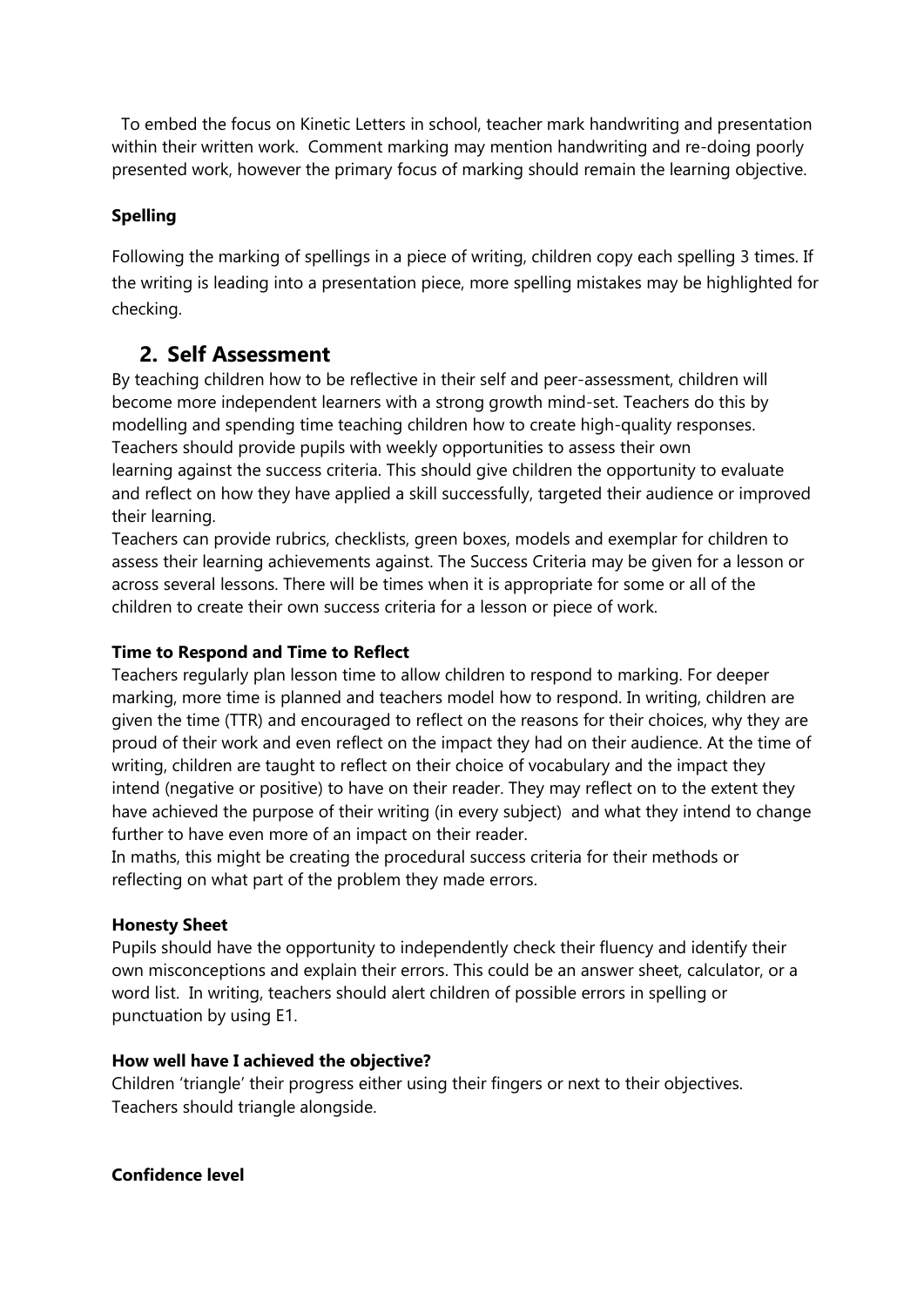Children should be regularly asked how confident they are with the learning in the lesson. This may be 'give me 5' (shown on fingers) or written as a number in a circle next to the objective.

# **3. Peer-assessment**

One of the most valuable ways for children to receive feedback is from one another. Pupils should have a weekly opportunity to assess their peer's learning against the steps to success. Quality peer-assessment is achieved through explicit modelling and regular collaboration. By providing speaking/writing frames and suitable language, teachers can teach children how to become masters of feedback. The children assess each other's writing against the steps to success. They offer praise, 'What Went Well' and development points. Strategies might include 2 stars and a wish or ticks against a rubrics. It might also include the sentence stems to support written and verbal feedback.



# 4. **Peer-Coaching**

Children are provided with coaching stems in order to give effective feedback to one another. Children are able to independently access these during the lessons, in order to help them effectively coach other pupils and also articulate the process they went through to help another child to achieve their learning intention.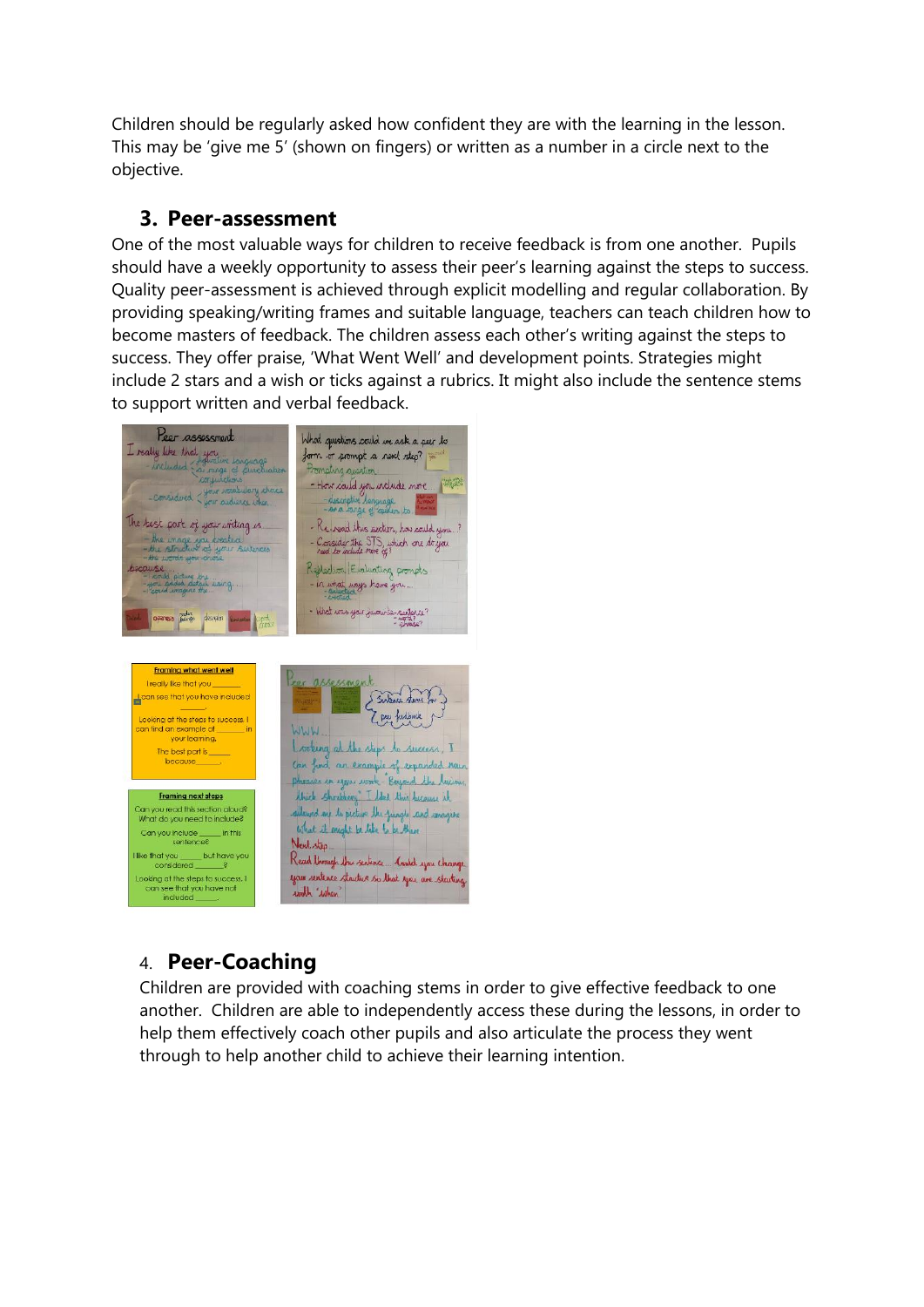

# **Appendix 1: Peer Assessment Guidelines**

# **Reception**

- Teachers model how to positively feedback to peers
- Children should, by the end of reception, be giving feedback to another child using the Learning Objective.

# **Year 1**

- Teachers model how to positively feedback to peer and introduce an improvement
- Children should by the end of Year 1 be giving feedback to another child using the Learning Objectives and Success Criteria and give an improvement
- Children should start to use the Purple (self) and pink/pencil (peer) to show positive work in relation to the learning objective and success criteria.

# **Year 2 and above**

- 1. Put the book in the middle where you can both see it.
- 2. CE- common exception word.
- 3. Read your work aloud to a partner, making any changes you need to as you go eg if you've left words out or spelt something wrong.
- 4. Make only positive comments about each other's work.
- 5. Agree 3 places where the writer has used the success criteria and put a tick.
- 6. Find a place where the writer could have used the success criteria and put an arrow there
- 7. The listener should make a comment based on the Learning Objective and Success Criteria and make a suggestion linked to the success criteria Well done for …. Now try to …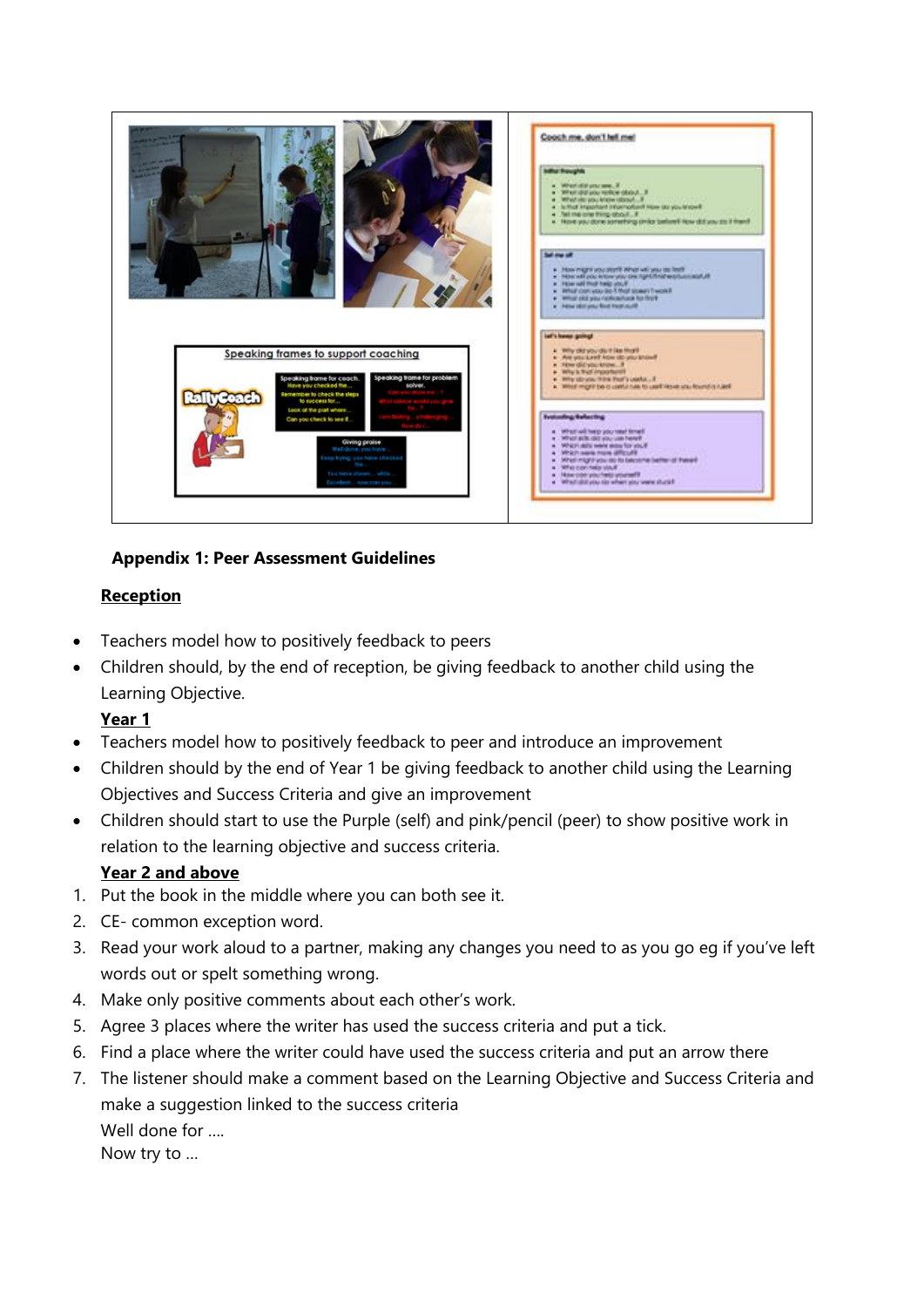The children will need a lot of training and structure in order to peer assess. However, written peer assessment can be done from Year 1 upwards.

# **Appendix 2: Year 2 Marking Guidance**

Children will be encouraged to feedback initially on their successes in familiar contexts, such as Kinetic letters where children are very secure about what is expected and what it looks like. From here they are encouraged to find things they have done successfully in their own work in that of their peers. Following teacher's model, children will be encouraged to make simple EBI verbal comments.

# **Peer assessment**

Step 1- modelling by teacher, using one element from SC as a focus

Step 2- whiteboard work- read to peer, peer verbally feedback

something you liked about it, then using suggested focus, one area to improve EBI type vocabulary.

Step 3- In books, using pink pencil to mark one place where SC has been achieved-again narrow focus.

Step 4-gradually increasing to up to three areas, dependent on reading ability and independence of the pupil. (pink tick)

Step 5-Teacher to guide children as to which element of peers SC needs including but children to locate a place for it. Teach how to draw the indicating arrow.

Step 6- as 5 but with children beginning to independently locate where one element could be included.

Step 7-continued modelling of vocab of "improvement" as per point 6 above.

# **Self evaluation/ response to marking**

Step 1- narrow focus, taken from LO for assessing own work, all children looking for same thing eg find three places where you have used a connective. Choose one of your connectives to improve. (purple pen, self evaluation)

Step 1 ctd-one area only of personal marking to respond to- limited focus, related to LO, types of responses modelled regularly.

Step 2- using differentiated checklists with guidance to locate features used and with class guidance to look for how elements can be included or improved on. (purple pen)

Step 3- dependent on reading ability and level of independence, a maximum of three areas to respond to in purple pen. TA/T to model and guide children at start of each "response to marking" session so children are very clear what is expected.

Step 4-Additional sessions per week where individual children respond to marking with 1:1 support from T/TA.